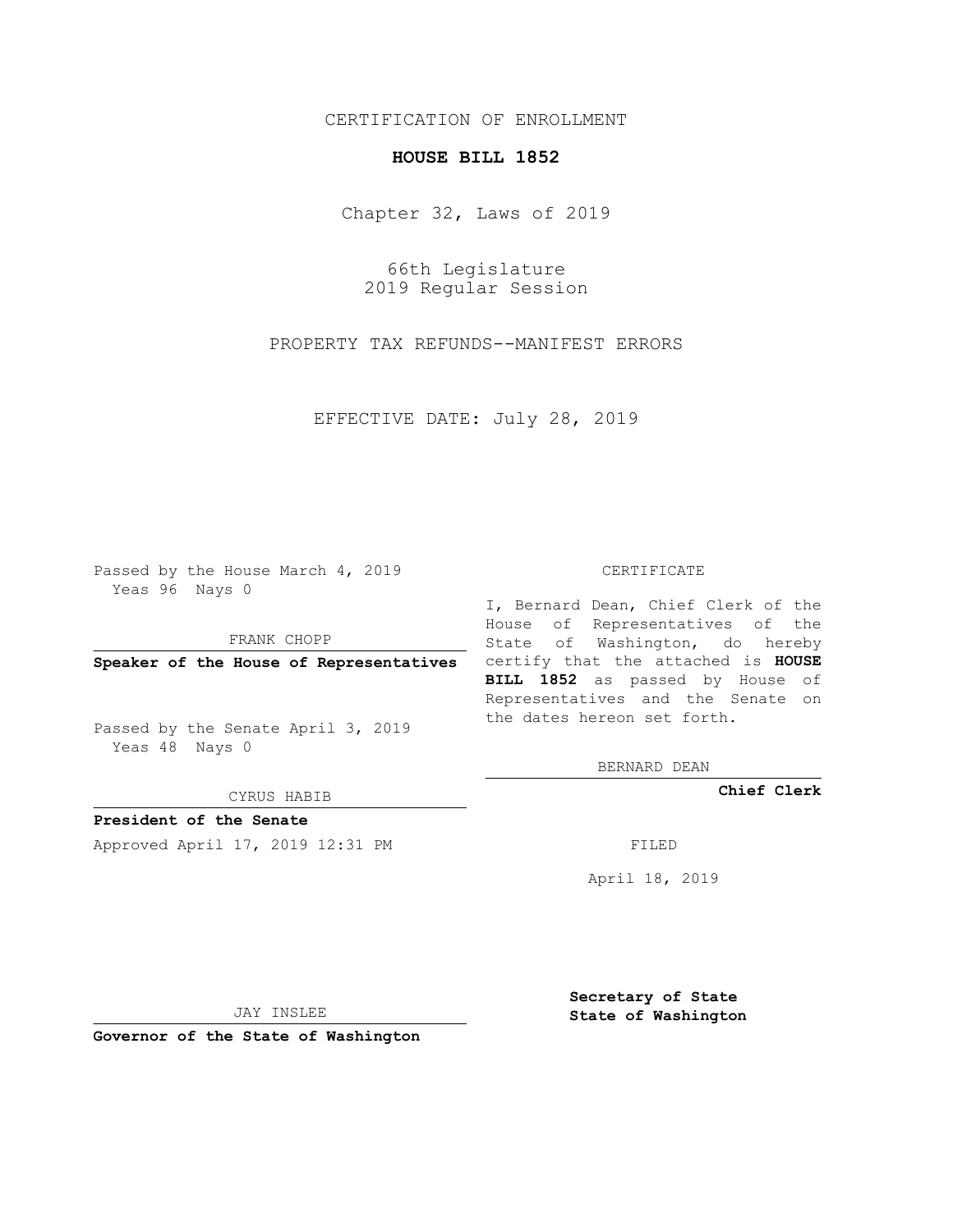## **HOUSE BILL 1852**

Passed Legislature - 2019 Regular Session

**State of Washington 66th Legislature 2019 Regular Session By** Representatives Ramos, Pollet, Tarleton, Peterson, Appleton, and Tharinger

Read first time 02/01/19. Referred to Committee on Finance.

1 AN ACT Relating to property tax refunds more than three years 2 after the due date resulting from certain manifest errors; and 3 amending RCW 84.69.030.

4 BE IT ENACTED BY THE LEGISLATURE OF THE STATE OF WASHINGTON:

5 **Sec. 1.** RCW 84.69.030 and 2015 c 174 s 1 are each amended to read as follows:6

7 (1) Except as provided in this section, no orders for a refund 8 under this chapter may be made except on a claim:

9 (a) Verified by the person who paid the tax, the person's 10 guardian, executor, or administrator; and

11 (b) Filed with the county treasurer within three years after the 12 due date of the payment sought to be refunded; and

13 (c) Stating the statutory ground upon which the refund is 14 claimed.

15 (2) No claim for an order of refund is required for a refund that 16 is based upon:

17 (a) An order of the board of equalization, state board of tax 18 appeals, or court of competent jurisdiction justifying a refund under 19 RCW 84.69.020 (9) through (12);